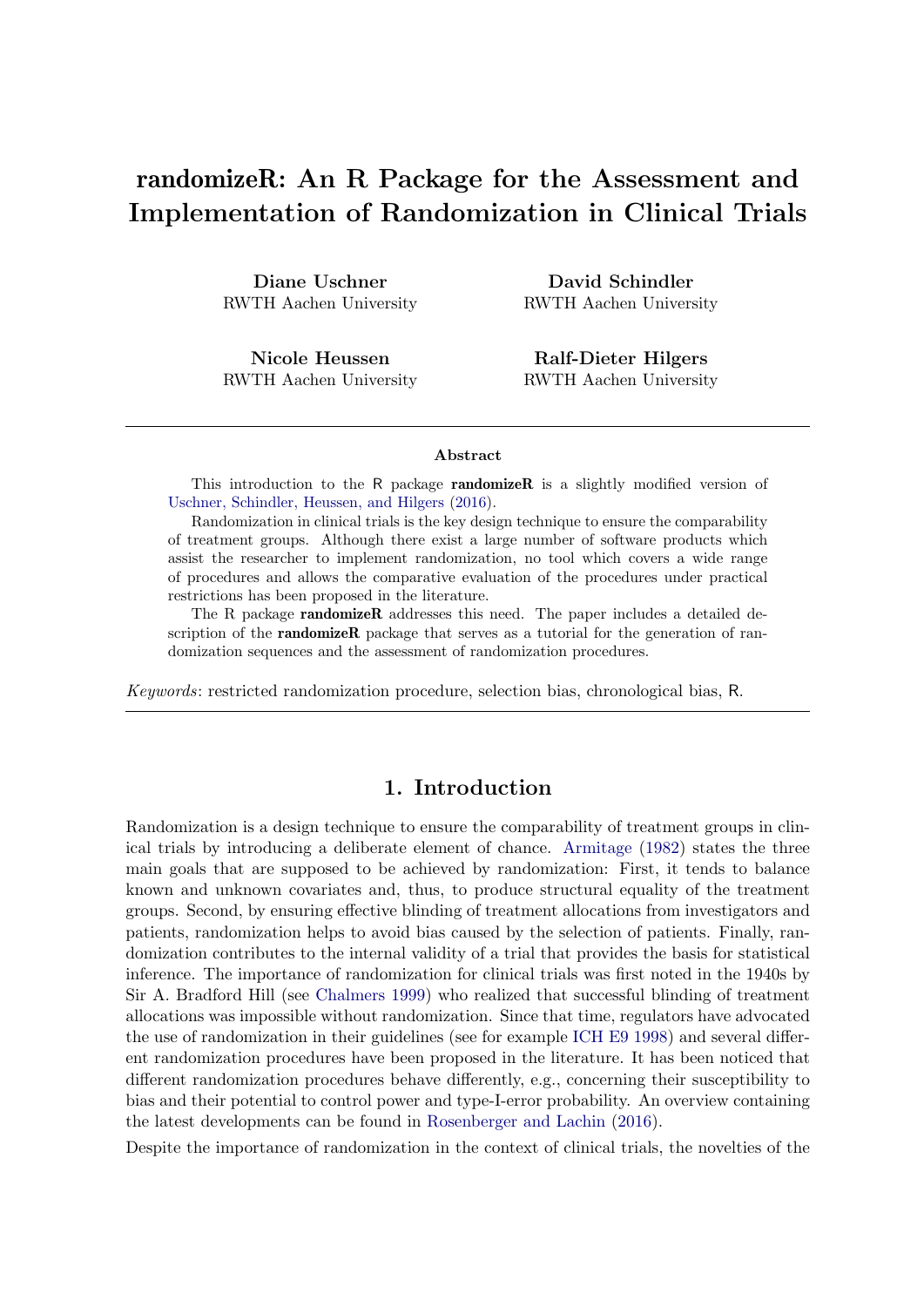last decades have hardly found their way into clinical practice. [Berger, Bejleri, and Agnor](#page-16-1) [\(2015\)](#page-16-1) remark that clinicians stick with randomization procedures that are easily available, although their poor properties have been widely discussed and better alternatives have been proposed. Notably, the most suitable randomization procedure may depend on the clinical context. For example, when block randomization is used, [Tamm and Hilgers](#page-18-1) [\(2014\)](#page-18-1) advocate small block sizes to control chronological bias, while [Kennes, Hilgers, and Heussen](#page-17-3) [\(2012\)](#page-17-3) show that larger blocks are better to control selection bias.

The choice of an adequate randomization procedure is crucial to achieve favorable properties such as control of power and type-I-error rate, especially for small sample sizes where asymptotic assumptions do not hold. The R package randomizeR assists clinical trialists in making a scientifically sound choice based on these criteria. It combines the assessment of randomization procedures with the generation of randomization lists for clinical trials. Existing software tools such as the **blockrand** package by [Snow](#page-18-2) [\(2013\)](#page-18-2) implement only a very limited number of randomization procedures. The special class of response-adaptive randomization procedures is not included in **randomizeR**, but has currently been implemented for trials with time-to-event outcome in the MTLAB package RARtool by [Ryeznik, Sverdlov,](#page-18-3) [and Wong](#page-18-3) [\(2015\)](#page-18-3). To our knowledge, no software package for the assessment of the practical properties of randomization procedures exists, particularly not for the assessment of their exact properties in small clinical trials.

This article gives a detailed description of randomizeR. It is organized as follows. Section [2](#page-1-0) gives the background for assessing the properties of randomization procedures, such as susceptibility to bias. The randomization procedures are presented in Section [2.3.](#page-3-0) Section [3](#page-7-0) shows how **randomizeR** implements the methods from the background chapter. Particularly, Section [3.2.2](#page-8-0) provides a tutorial for the generation of randomization lists with **randomizeR**, and [3.3.1](#page-12-0) illustrates the assessment of randomization procedures with respect to the different types of bias and other criteria.

## <span id="page-1-0"></span>2. Assessing the properties of randomization procedures

## 2.1. Notation and model

We consider the case of a two armed clinical trial with parallel group design. Let  $A$  and  $B$ be treatments that influence a continuous outcome Y. A *randomization procedure*  $\mathcal M$  is a probability distribution on the space  $\Omega = \{0,1\}^N$ . A *randomization sequence* is an element  $t \in \Omega$ , where  $t_i = 1$  if patient i is allocated to treatment A and  $t_i = 0$  otherwise. Let  $T=(T_1,\ldots,T_N)$  denote a random variable with probability distribution M taking values in  $Ω.$  Throughout the paper, let the outcome  $y_i$  of patient  $i = 1, ..., N$  be the realization of a normally distributed random variable

<span id="page-1-1"></span>
$$
Y_i \sim \mathcal{N}(\mu_A \cdot T_i + \mu_B \cdot (1 - T_i), \sigma^2)
$$
 (1)

with group expectations  $\mu_A, \mu_B$  and equal but unknown variance  $\sigma^2 > 0$ . The outcome  $y_i$ is called response. Higher values of the response are regarded as better. We test the null hypothesis that the expectation of the experimental treatment A does not differ from the expectation of the control treatment  $B$  against the two-sided alternative

$$
H_0: \mu_A = \mu_B \quad \text{vs.} \quad H_1: \mu_A \neq \mu_B. \tag{2}
$$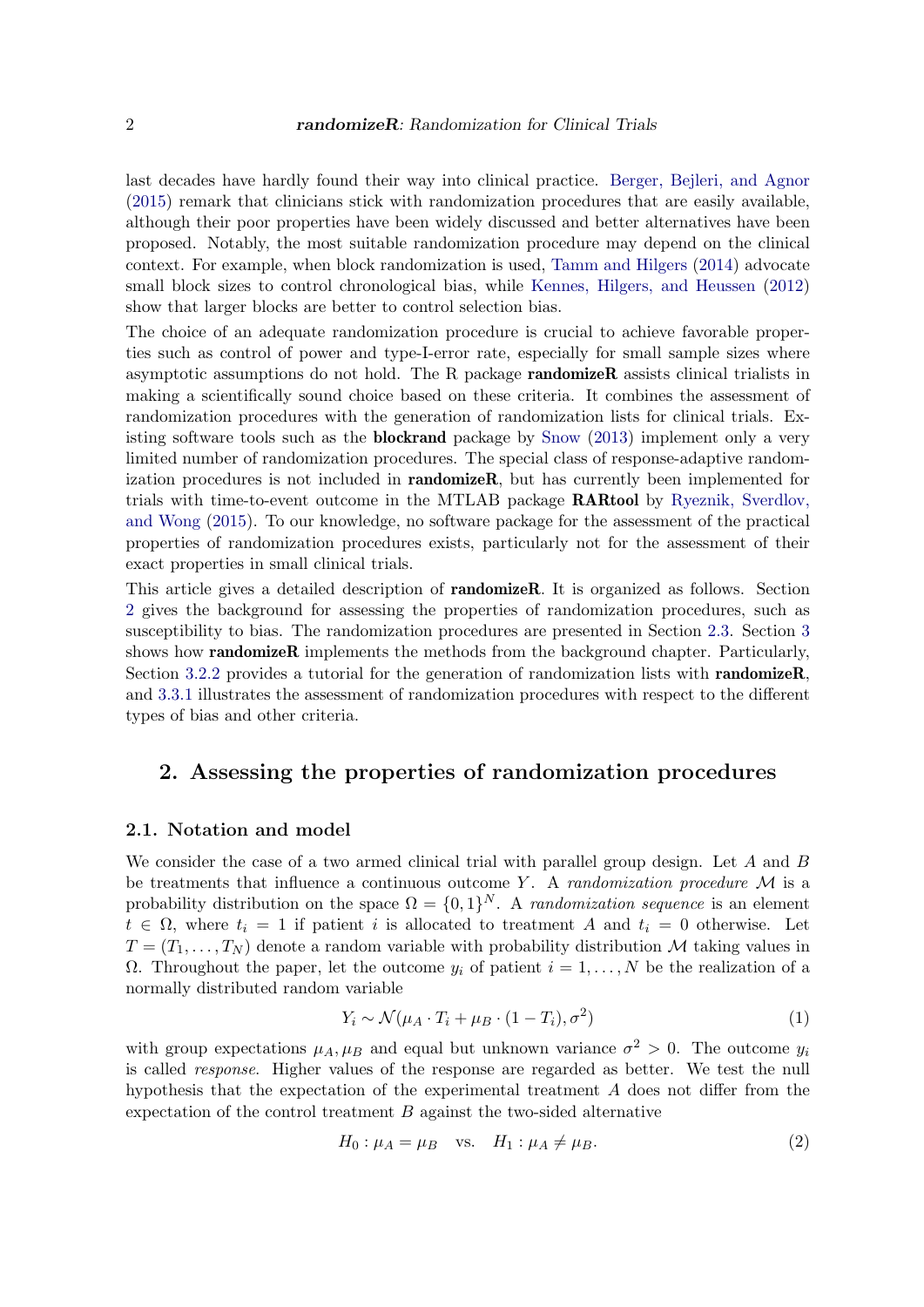<span id="page-2-2"></span>

| Trend                 | Shape                                                                                                                                                                                             |
|-----------------------|---------------------------------------------------------------------------------------------------------------------------------------------------------------------------------------------------|
| Linear<br><b>Step</b> | $\tau(i,\vartheta)=i\cdot\vartheta$<br>Logarithmic $\tau(i, \vartheta) = \log(\frac{i}{N}) \cdot \vartheta$<br>$\tau(i, \vartheta) = 1_{\{i \ge n_0\}} \cdot \vartheta, n_0 \in \{1, \ldots, N\}$ |

Table 1: The three types of time trend included in **randomizeR**.

When the response  $Y_i$  of patient i is influenced by an unobserved quantity  $b_i$ , we call  $b_i$  bias of the i-th patient. Bias includes selection bias or chronological bias, or both, as proposed in the sections [2.2.1](#page-2-0) and [2.2.2.](#page-2-1) We investigate how the randomization procedures manage the misspecification of the model

<span id="page-2-3"></span>
$$
Y_i \sim \mathcal{N}(\mu_A \cdot T_i + \mu_B \cdot (1 - T_i) + b_i, \sigma^2)
$$
 (3)

with  $b_i$  the fixed bias of patient i.

#### <span id="page-2-4"></span>2.2. Criteria for the assessment

The potential of a randomization procedure to control the impact of bias on the study results along with other exemplary criteria for the choice of a randomization procedure are summarized in this section. The assessment of the impact of bias is important if the form of the bias is unknown or the bias is unobserved.

#### <span id="page-2-0"></span>Susceptibility to chronological bias

Changes in study environment, e.g., increased diagnostic potential, may impact the response to treatment over time. Unobserved time trends lead to a bias of the estimator of the treatment effect, for which [Matts and McHugh](#page-17-4) [\(1978\)](#page-17-4) used the term chronological bias. Chronological bias is a special case of accidental bias as introduced by [Efron](#page-17-5) [\(1971\)](#page-17-5). Efron investigated the effects of covariates that have been (unintentionally) ignored in the model. Although the underlying trend could in theory be included in the model, the bias is often unobserved, or the exact form is unknown. Furthermore, especially in small population groups, it is challenging to use models with many explanatory variables. [Rosenkranz](#page-17-6) [\(2011\)](#page-17-6) measured the impact of chronological bias by the distortion of the type-I-error rate of the  $t$  test when the responses are influenced by a trend  $\tau(i, \vartheta)$ :

$$
Y_i \sim \mathcal{N}(\mu_A \cdot T_i + \mu_B \cdot (1 - T_i) + \tau(i, \vartheta), \sigma^2). \tag{4}
$$

[Tamm and Hilgers](#page-18-1) [\(2014\)](#page-18-1) proposed three shapes of trend that are summarized in Table [1.](#page-2-2) Here log denotes the natural logarithm and  $1_{\{i\geq n_0\}}$  is the indicator function yielding the value one if  $i \geq n_0$  and zero if  $i < n_0$ .

## <span id="page-2-1"></span>Susceptibility to selection bias

Sir A. Bradford Hill was the first to adopt randomization in clinical trials (see [Chalmers](#page-17-0) [1999\)](#page-17-0). His aim was to ensure effective blinding and to avoid bias due to the conscious or unconscious selection of patients to treatment groups, the so-called selection bias. We consider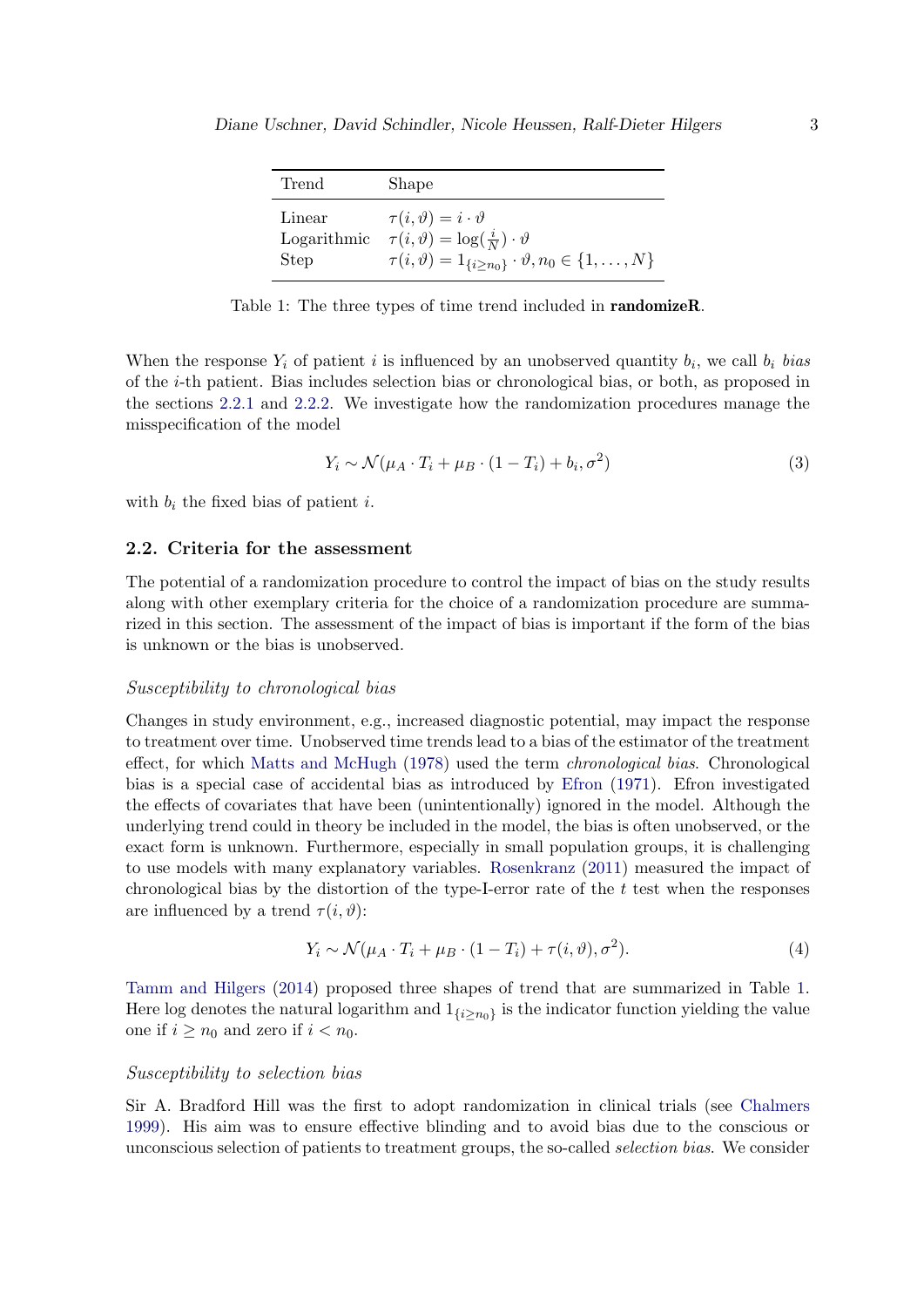two measures for selection bias proposed in the literature, the expected number of correct guesses and the influence of selection bias on the test decision.

The expected number of correct guesses was introduced by [Blackwell and Hodges](#page-17-7) [\(1957\)](#page-17-7). They assume that, based on past treatment assignments, the investigator consciously or unconsciously guesses the next treatment based on the past assignments. Suppose the investigator guesses that patient  $i > 1$  will receive treatment  $q(t, i) \in \{A, B\}$  based on the previous assignments  $(t_1, \ldots, t_{i-1})$ . The correct guesses of a randomization sequence is the number of assignments the investigator guesses correctly:

$$
CG(t) = |\{i \in \{1, ..., N\} : g(t, i) = t_i\}|. \tag{5}
$$

Two guessing strategies were investigated by [Blackwell and Hodges](#page-17-7) [\(1957\)](#page-17-7). Under the con*vergence strategy*  $(CS)$ *,* the investigator assumes that the next patient is assigned to the group that has so far been assigned less. Under the *divergence strategy (DS)* the experimenter assumes that the next patient is assigned to the treatment that has so far been observed more often. At the beginning of the trial and when there is a tie, the investigator guesses the next allocation at random.

The expected number of correct guesses  $E(CG(t))$  reflects the predictability of a sequence  $t \in \Omega$ . The overall predictability of a randomization procedure M is given by the average proportion of correct guesses:

$$
avpCG_{\mathcal{M}} := \frac{1}{N} \cdot E_{\mathcal{M}}(E(CG(t))).
$$

[Proschan](#page-17-8) [\(1994\)](#page-17-8) proposed to measure the influence of selection bias on the test decision when the responses are biased as a result of selecting the patients following the convergence strategy:

$$
Y_i \sim \mathcal{N}(\mu_A \cdot T_i + \mu_B \cdot (1 - T_i) - \text{sign}(D_i) \cdot \eta, \sigma^2),\tag{6}
$$

where  $D_i := D_i(T) = \sum_{j=1}^i T_j - \sum_{j=1}^i (1 - T_j)$  denotes the *imbalance* of a randomization sequence,  $sign(x)$  denotes the sign function, and  $\eta$  denotes the selection effect. [Tamm, Cramer,](#page-18-4) [Kennes, and Heussen](#page-18-4) [\(2012\)](#page-18-4) demonstrated the impact of selection bias for different values of the selection effect  $n$ .

## Balancing behavior

According to [ICH E9](#page-17-1) [\(1998\)](#page-17-1), it is desirable for a randomization procedure to balance the group sizes throughout the trial as well as at the end of the trial, while avoiding predictability. Table [2](#page-4-0) summarizes the measures for the imbalance that have been proposed in the literature (see for example [Atkinson](#page-16-2) [2014\)](#page-16-2). According to [Lachin](#page-17-9) [\(1988\)](#page-17-9) imbalance may cause decreased power of the statistical test in case of continuous endpoint and homoscedasticity.

#### <span id="page-3-0"></span>2.3. Randomization procedures

Randomization procedures can be described in terms of a restricted or unrestricted random walk (see [Proschan](#page-17-8) [1994\)](#page-17-8). The restrictions imposed on the random walk lead to different randomization procedures. In this section, we give a short overview about the randomization procedures that are implemented in randomizeR. For a comprehensive overview we refer to [Rosenberger and Lachin](#page-17-2) [\(2016\)](#page-17-2).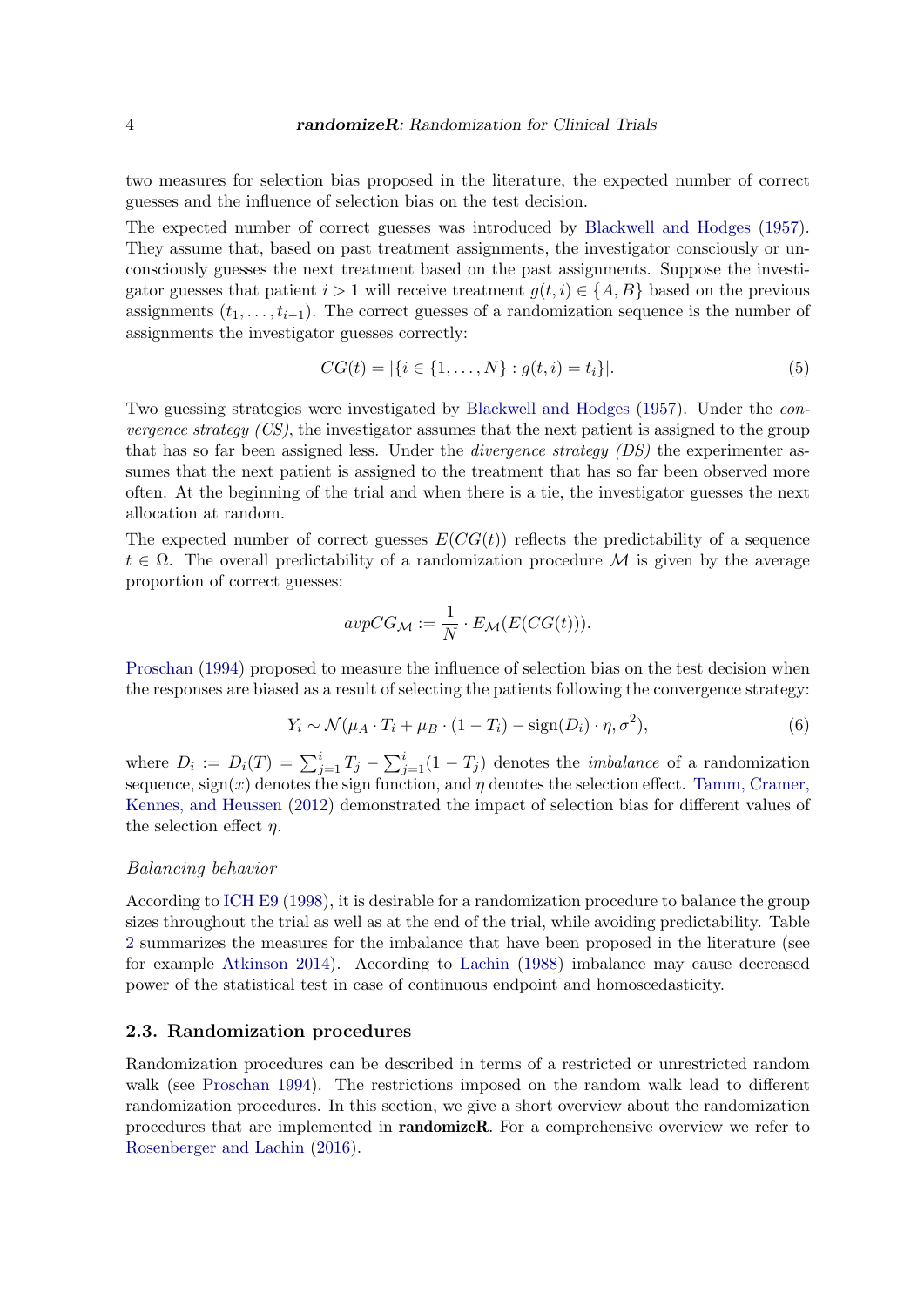| Imbalance                          | Formula                                         |  |
|------------------------------------|-------------------------------------------------|--|
| Final<br>Absolute final<br>Maximal | $D_N$<br>$ D_N $<br>$\max_{i=1,\ldots,N}  D_i $ |  |
| Loss                               |                                                 |  |

<span id="page-4-0"></span>Table 2: Imbalance measures implemented in randomizeR.

<span id="page-4-1"></span>

Figure 1: Random walk of the randomization sequences of CR.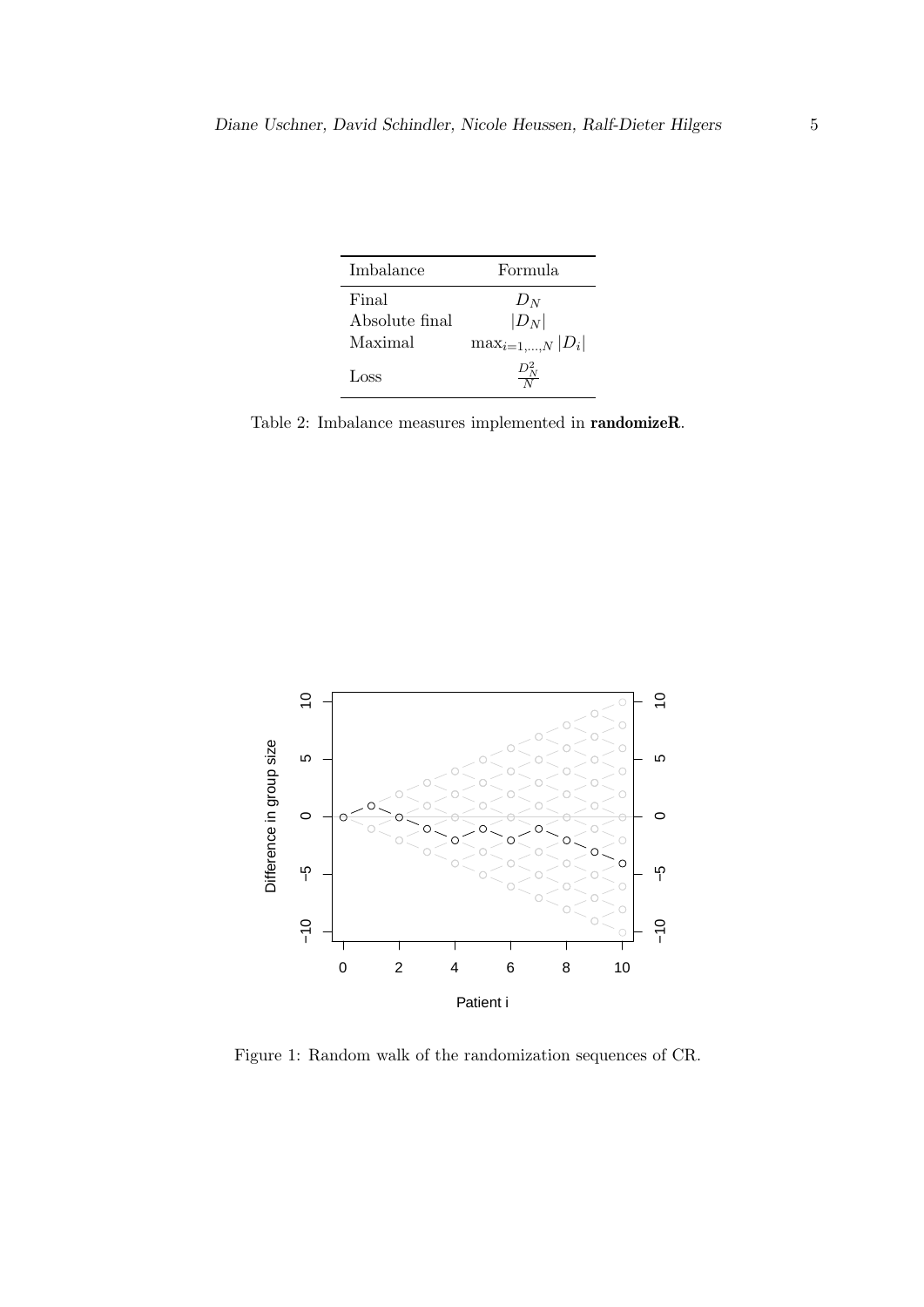Complete Randomization (CR) is equivalent to tossing a fair coin for the allocation of each patient. CR leads to  $2^N$  equi-probable sequences where N denotes the total sample size. Figure [1](#page-4-1) shows a randomization sequence produced by a CR in heavy black, along with all possible sequences in light gray.

Using Random Allocation Rule (RAR), patients are allocated by drawing N times without replacement from an urn consisting of  $N/2$  balls for each treatment. RAR produces  $\binom{N}{N/2}$ equi-probable sequences that all attain final balance.

Permuted Block Randomization (PBR) with *block constellation*  $bc = (k_1, \ldots, k_m)$  balances the allocations in the blocks of length  $k_1, \ldots, k_m$ . For each block  $j = 1, \ldots, m$ , an urn is filled with  $k_j/2$  balls for each of the two treatments, and  $k_j$  balls are drawn without replacement from the urn. PBR leads to  $\prod_{j=1}^m \binom{k_j}{k_j/2}$  equi-probable sequences that attain balance after each block, particularly at the end.

Permuted Block Randomization with random block constellation (RPBR) is similar to PBR, but the block constellation bc is sampled at random from the set of given block lengths  $rb$ . RPBR permits two variations [\(Heussen](#page-17-10) [2004;](#page-17-10) [Rosenberger and Lachin](#page-17-2) [2016\)](#page-17-2): The entries  $k_i$  of bc can either be drawn uniformly with replacement from rb until  $\sum k_i \geq N$ , or be conditioned to achieve final balance, namely  $\sum k_i = N$ .

The Truncated Binomial Design (TBD) consists of tossing a fair coin for the allocation of patients until  $N/2$  heads or tails have occurred. The remaining patients are allocated deterministically to the opposite group. TBD results in sequences that attain final balance but are not equiprobable. TBD admits the same number of sequences as RAR. As an extension, TBD can be conducted in blocks similar to PBR, or similar to RPBR with random block constellation (RTBD).

The Maximal Procedure (MP) was proposed by [Berger, Ivanova, and Knoll](#page-17-11) [\(2003\)](#page-17-11). MP gives equal probability to all sequences that attain final balance and do not exceed a pre-specified maximum tolerated imbalance  $m t i \in \mathbb{N}$ . Always when the imbalance boundary is reached, i.e.,  $|D_i| = mli$ , a deterministic assignment is made to the underrepresented group in order to reduce the imbalance.

The Big Stick Design (BSD) introduced by [Soares and Wu](#page-18-5) [\(1983\)](#page-18-5) consists of tossing a fair coin until the imbalance  $|D_i|$  reaches a maximum tolerated imbalance  $m t_i \in \mathbb{N}$ .

In Efron's Biased Coin design (EBC) (see [Efron](#page-17-5) [1971\)](#page-17-5), a biased coin is tossed for the next allocation in order to reduce the imbalance with probability  $0.5 \leq p \leq 1$ . When the groups are balanced, a fair coin is tossed.

[Chen](#page-17-12) [\(1999\)](#page-17-12) proposed a biased coin design with imbalance tolerance (CHEN) that combines BSD and EBC. When the groups are balanced, a fair coin is tossed for the allocation of patients. Otherwise, a biased coin with probability  $0.5 \leq p \leq 1$  is tossed until reaching an imbalance boundary  $mti \in \mathbb{N}$ . When the imbalance boundary is reached, a deterministic assignment is made in order to reduce the imbalance.

The Accelerated Biased Coin Design (ABCD) proposed by [Antognini and Giovagnoli](#page-16-3) [\(2004\)](#page-16-3) uses the toss of a biased coin for the allocation of patients. The probability  $p_i = p(D_{i-1}, a)$ for allocating the *i*th patient to the experimental group depends on the imbalance  $D_{i-1}$ and an *acceleration parameter*  $a > 0$ . The acceleration parameter exponentially weights the imbalance and thus determines the degree of randomness of the design.

The Bayesian Biased Coin Design (BBCD) proposed under the name 'dominant biased coin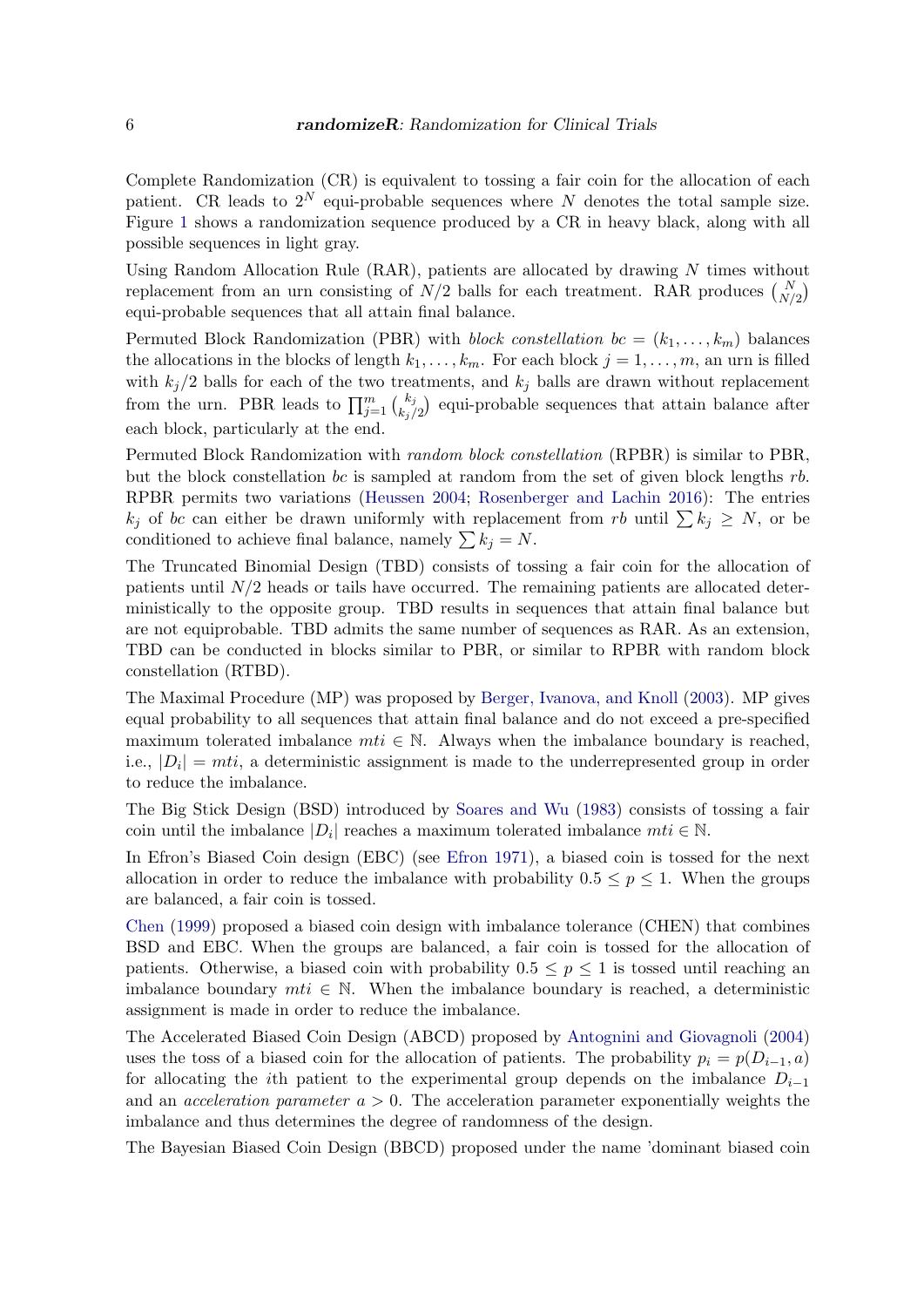design' by [Antognini and Zagoraiou](#page-16-4) [\(2014\)](#page-16-4) is similar to ABCD. Here, the probability  $p_i$  of allocating the ith patient to the experimental group depends on the acceleration parameter  $a > 0$  and the ratio  $N_A(i-1)/N_B(i-1)$  where  $N_A(i-1)$  and  $N_B(i-1)$  are the numbers of patients in groups A and B respectively after allocating  $i - 1$  patients.

Wei's Urn Design (UD) consists of  $N$  draws of an urn whose composition is updated after each draw. Before allocating the first patient, the urn contains an initial number  $(ini \geq 0)$ of balls of different colors for each treatment. For the allocation of a patient, a ball is drawn, the color is noted, and replaced along with an additional number  $(add \geq 0)$  of balls of the of the opposite color.

The Generalized Biased Coin Design (GBCD) was developed by [Smith](#page-18-6) [\(1984\)](#page-18-6) to extend various designs. A biased coin is tossed for the allocation of patients, where probability of allocating the next patient to the experimental group depends on  $N_A(i-1)$  and  $N_B(i-1)$  as well as a balancing parameter  $\rho \geq 0$ .

The Hadamard Randomization (HADA) proposed by [Bailey and Nelson](#page-16-5) [\(2003\)](#page-16-5) uses the rows of a special Hadamard matrix  $H \in \{0,1\}^{11 \times 12}$  for the allocation of patients. Rows from H are sampled until the number of allocations reaches the planned sample size N.

Table [3](#page-9-0) in the next chapter shows how the presented randomization procedures can be used in randomizeR.

## <span id="page-6-0"></span>2.4. Implementation

The assessment of a randomization procedure is based on a set of allocation sequences. Some of the assessment criteria, for example type-I-error or power, depend on a response, while others, e.g., correct guesses, are independent of a response. There are two different options to generate a set of allocation sequences depending on the sample size  $N$ , and two different methods to calculate the response based assessment criteria:

• Complete or simulated reference set: In case of  $N \leq 24$ , it is possible to generate the set of all possible allocation sequences  $\{0,1\}^N$ , assess the eligibility of an allocation sequence and, independently, calculate the associated probabilities for the allocation sequences by the randomization algorithm. This results in the complete set of the sequences. The function getAllSeq provides this functionality, see Section [3.2.3.](#page-10-0)

In case of  $N > 24$ , the complete set cannot be calculated in reasonable time. Instead, a number r of allocation sequences is generated undergoing the randomization algorithm of the particular randomization procedure. The function genSeq provides this functionality, see Section [3.2.3.](#page-10-0) Formally, the relative frequencies of the allocation sequences can be used to estimate the true probabilities of allocation sequences. Note therefore that, in a simulation, the relative frequency of a randomization sequence is used. This results in the simulated set of the sequences. The simulated set can also be applied in case of smaller sample sizes, and procedures where the exact approach is not available in the literature, i.e., Block Randomization with random block constellation and Hadamard Randomization.

 Exact or simulated response based assessment criteria: The susceptibility of a randomization procedure to bias can be measured as the distortion of the type-I- or type-II-error probability. The exact method computes the distribution of the exact rejection probabilities. For each randomization sequence in the reference set, the rejection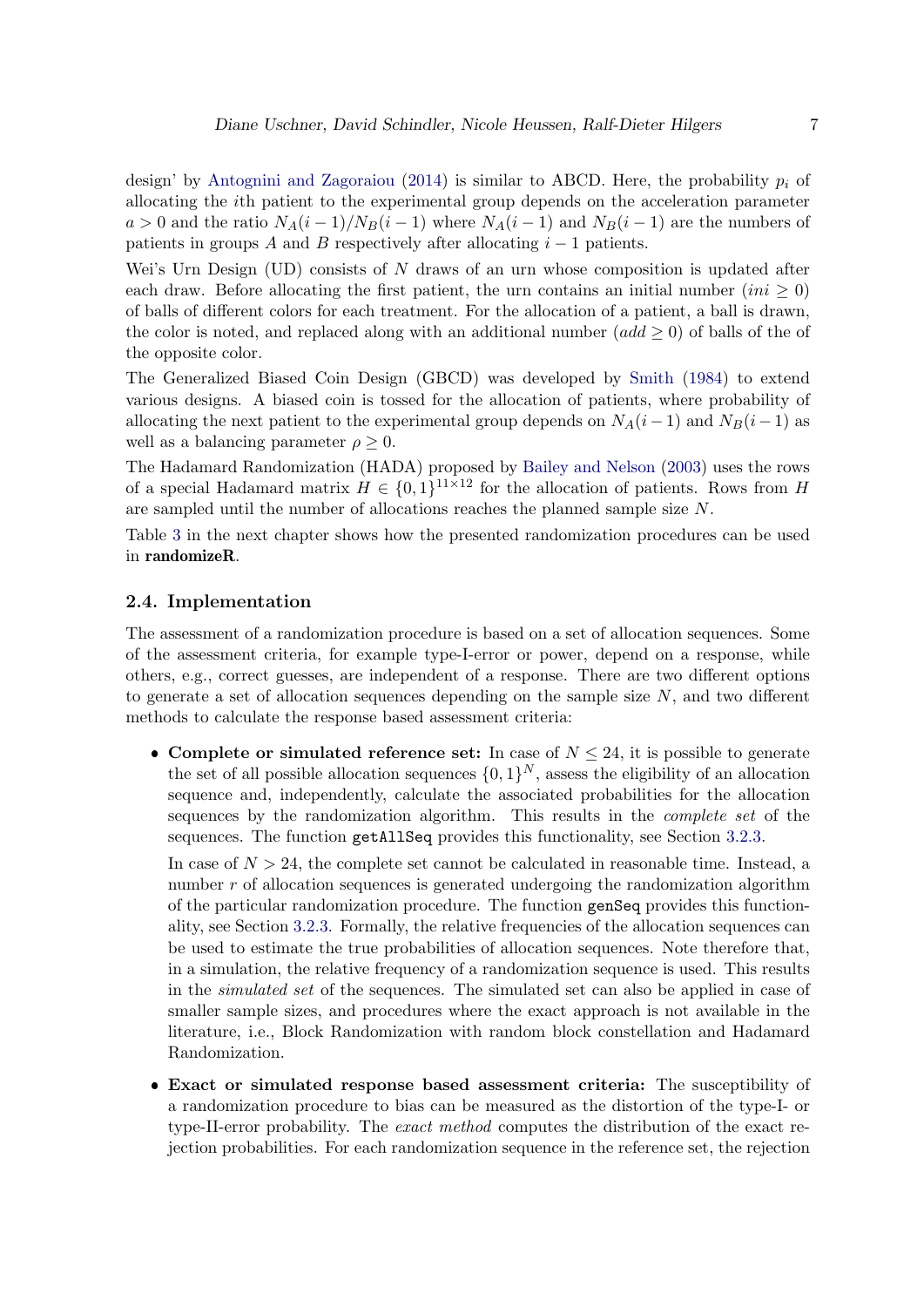probability of Student's t test is calculated using the knowledge on the  $b_i$  from Model [3](#page-2-3) (see [Langer](#page-17-13) [2014,](#page-17-13) Chapter 4). The simulation method simulates a response vector for each allocation sequence in the reference set according to Model [3](#page-2-3) and derives a test decision of Student's t test. The type-I- or type-II-error rate is computed as the proportion of falsely rejected test decisions. This method was used for example by [Proschan](#page-17-8) [\(1994\)](#page-17-8). Section [3.3](#page-12-1) shows how the exact and simulated type-I- and type-II-error probabilities can be assessed with randomizeR.

Any combination of the above methods can be used. For example, a simulated reference set can be used to assess the distribution of the exact rejection probabilities. The combination of simulated error rate with simulated reference set is usually used in the literature. For small sample sizes, the combination of exact reference set with distribution of exact error probabilities yields most accurate results.

All sampling algorithms use R's standard random number generator, the Mersenne-Twister [\(R Core Team](#page-17-14) [2016\)](#page-17-14).

# 3. The randomizeR package

## <span id="page-7-0"></span>3.1. Overview

The randomizeR package covers two closely connected purposes: The generation of randomization sequences and the assessment of randomization procedures according to the aforementioned criteria. The previous chapter was dedicated to introducing the basic terms and literature from the field. In the present chapter, we show how **randomizeR** addresses these purposes.

The current version of **randomizeR** is based on R  $3.3.0$ . It can be loaded in an R session via:

## R> library("randomizeR")

All the main components of **randomizeR** are implemented using the S4 object oriented system.

## 3.2. Generating randomization sequences

There are two main purposes for the generation of randomization sequences. The first purpose is the generation of a single sequence for the allocation of patients in a clinical trial. The second purpose is the generation of multiple sequences in order to assess the properties of a randomization procedure. Both purposes can be regarded as functions that use the randomization procedure itself as basis for their behavior. They are therefore implemented as methods that take an object representing the randomization procedure as input.

## Representing randomization procedures

randomizeR implements randomization procedures as subclasses of the randPar class. For example, an object representing Complete Randomization with sample size  $N = 10$  is generated by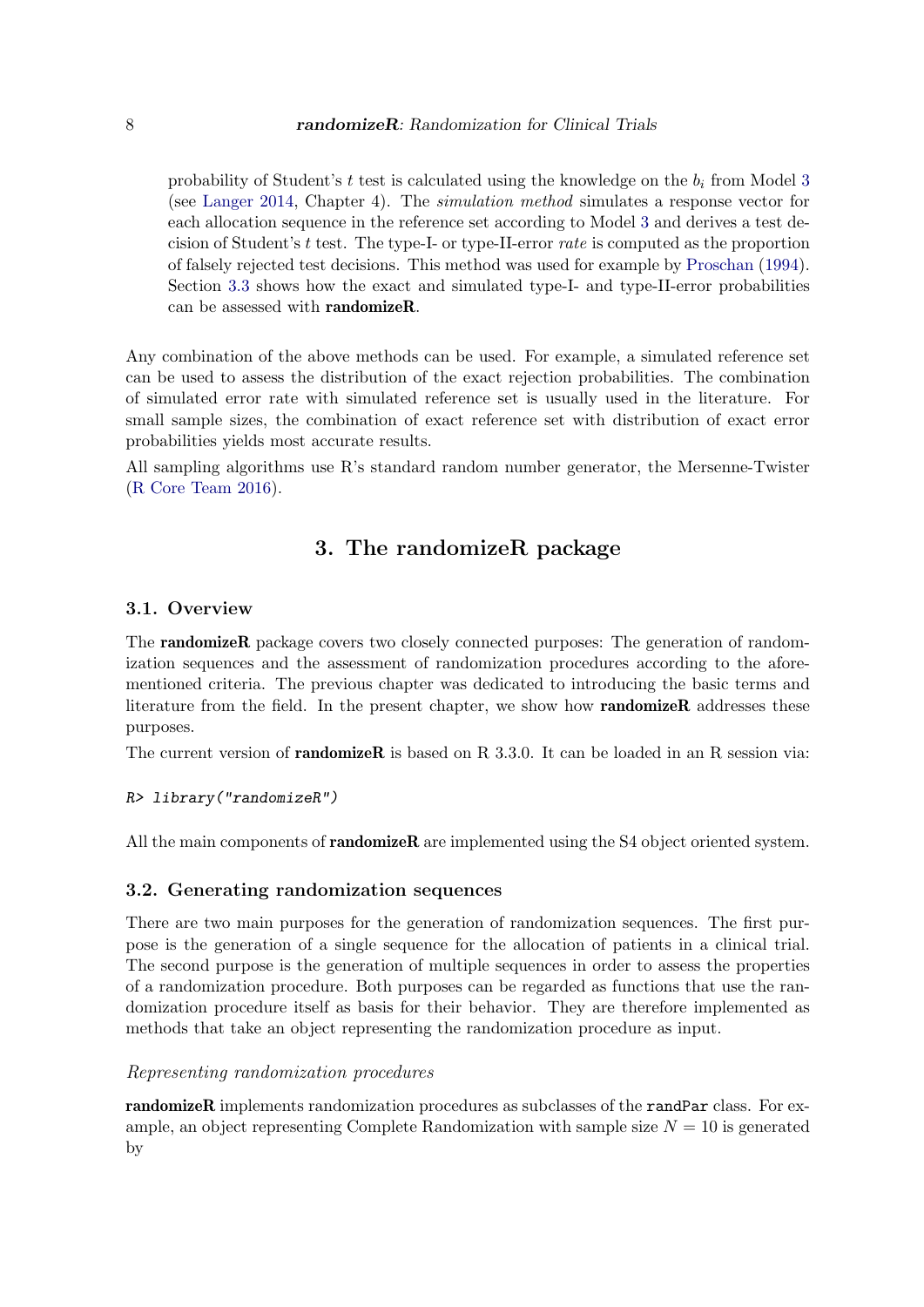```
R > N < - 10R> (params <- crPar(N))
Object of class "crPar"
design = CRN = 10groups = A B
```
The function crPar is a so-called constructor function, namely a function that generates an object of the class crPar and prepares it for use. The object param then contains all the information about the randomization procedure. Table [3](#page-9-0) summarizes the constructor functions for the randomization procedures described in Section [2.3.](#page-3-0) In **randomizeR** an overview over the implemented randomization procedures is shown by ?randPar.

#### <span id="page-8-0"></span>Generation of a single sequence

We can use the function gensed to generate a single randomization sequence for a particular clinical trial. It takes an object representing a randomization procedure as input and generates a sequence at random using this procedure. For example, the following code generates a randomization sequence using Complete Randomization with sample size  $N = 10$  as above:

```
R> params \leq crPar(N)R (R \leftarrow genSeq(params))
Object of class "rCrSeq"
design = CRseed = 1617816586
N = 10groups = A B
The sequence M:
1 B B B B B B A A B A
```
To ensure the reproducibility of the results and to enhance the reporting of the randomization procedure, the function genSeq saves all the information that was used for the generation of the randomization sequence in the object R along with the randomization sequence itself.

In order to obtain the randomization sequence stored in the object R, we can use the function getRandList:

```
R> getRandList(R)
```
 $[0,1]$   $[0,2]$   $[0,3]$   $[0,4]$   $[0,5]$   $[0,6]$   $[0,7]$   $[0,8]$   $[0,9]$   $[0,10]$ [1,] "B" "B" "B" "B" "B" "B" "A" "A" "B" "A"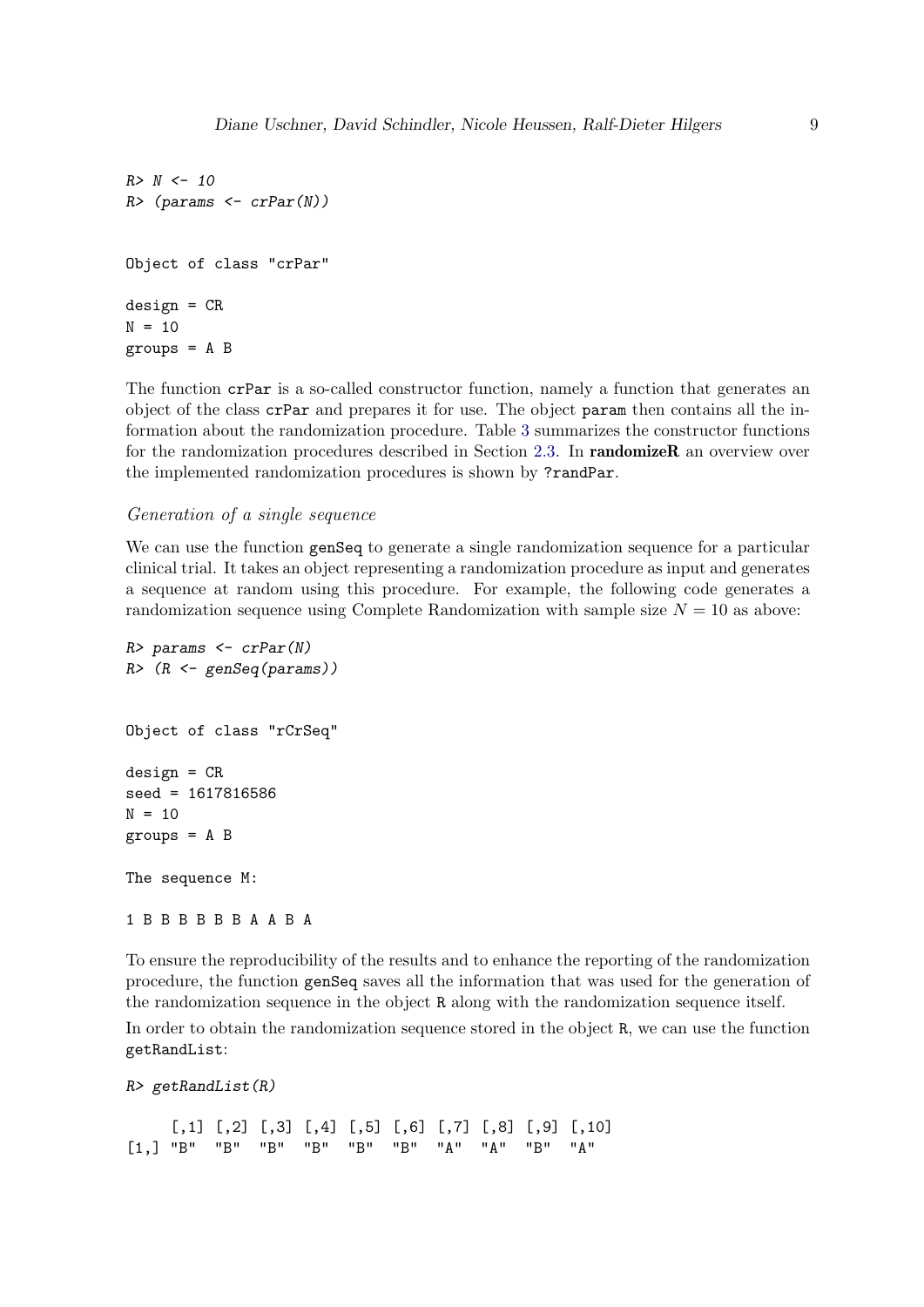<span id="page-9-0"></span>

| Randomization procedure                   | Constructor function | Parameters                                                                  |
|-------------------------------------------|----------------------|-----------------------------------------------------------------------------|
| Complete Randomization (CR)               | crPar(N)             | N sample size                                                               |
| Random Allocation Rule (RAR)              | rarPar(N)            | N sample size                                                               |
| Permuted Block Randomization (PBR)        | pbrPar(bc)           | bc block constellation                                                      |
| Rand. Permuted Block Randomization (RPBR) | rpbrPar(N, rb)       | N sample size<br>rb random block lengths                                    |
| Truncated Binomial Design (TBD)           | tbdPar(bc)           | bc block constellation                                                      |
| Rand. Truncated Binomial Design (RTBD)    | rtbdPar(N, rb)       | N sample size<br>rb random block lengths                                    |
| Maximal Procedure (MP)                    | mpPar(N, mti)        | N sample size<br>mti max. tolerated imbalance                               |
| Big Stick Design (BSD)                    | bsdPar(N, mti)       | N sample size<br>mti max. tolerated imbalance                               |
| Efrons Biased Coin Design (EBC)           | ebcPar(N, p)         | N sample size<br>p biased coin probability                                  |
| Chen's Design (CHEN)                      | chenPar(N, mti, p)   | N sample size<br>mti max. tolerated imbalance<br>p biased coin probability  |
| Generalized Biased Coin Design (GBCD)     | gbcdPar(N, rho)      | N sample size<br>rho balance factor                                         |
| Adjustable Biased Coin Design (ABCD)      | abcdPar(N, a)        | N sample size<br>a balance factor                                           |
| Bayesian Biased Coin Design (BBCD)        | bbcdPar(N, a)        | N sample size<br>a balance factor                                           |
| Wei's Urn Design (UD)                     | udPar(N, ini, add)   | N sample size<br>ini initial urn composition<br>add adjustment in each step |
| Hadamard Randomization (HADA)             | hadaPar(N)           | N sample size                                                               |

Table 3: Randomization procedures included in randomizeR.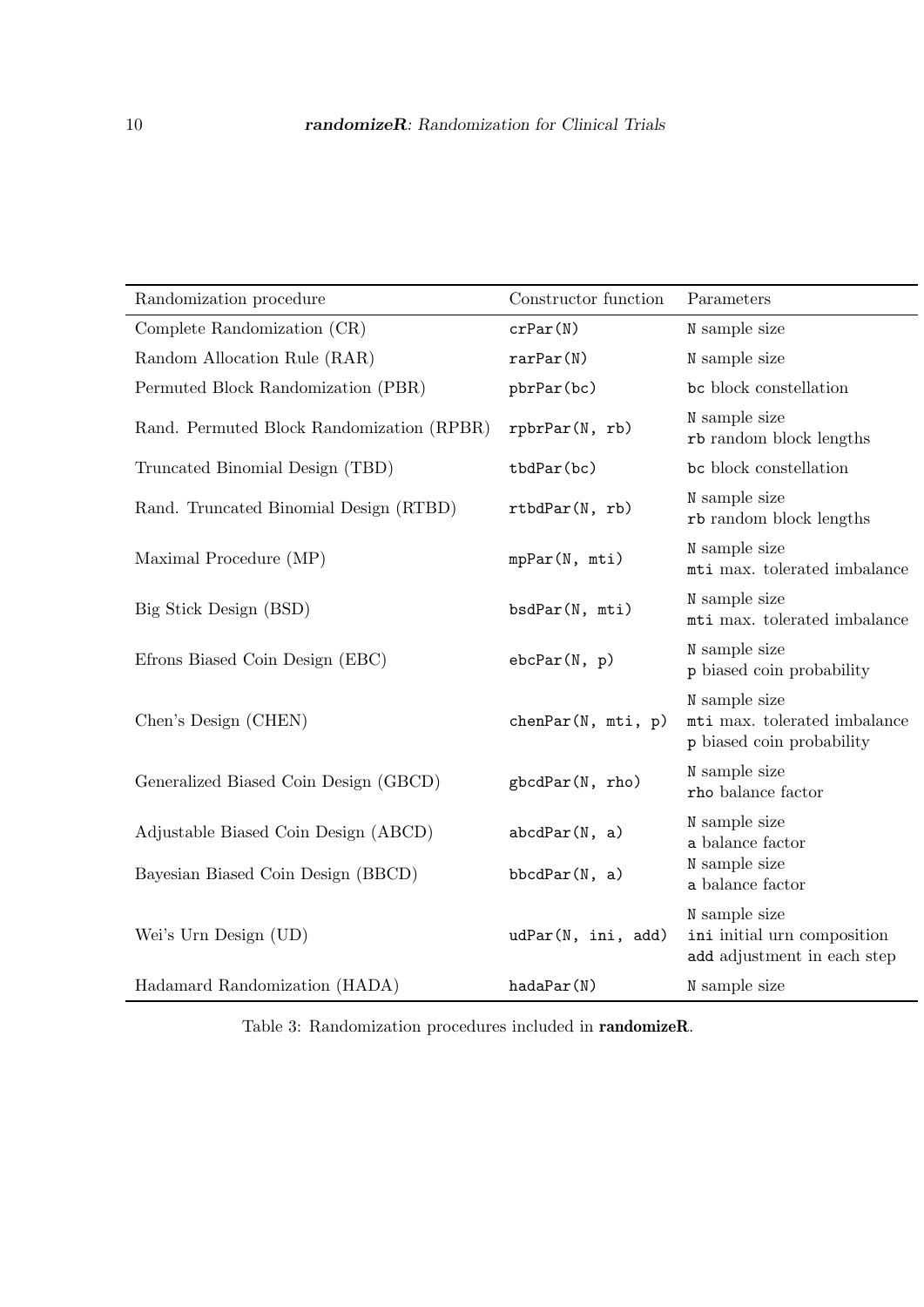The randomization sequence and the other information stored in the object R can conveniently be saved to a .csv file by using the saveRand function:

```
R> saveRand(R, file="myRandList.csv")
```
Figure [1](#page-4-1) in Section [2.3](#page-3-0) shows the random walk of the randomization sequence R. This figure can be generated using the function plotSeq in randomizeR:

```
R> plotSeq(R, plotAllSeq = T)
```
The function genSeq can generate randomization sequences for all randomization procedures from Table [3.](#page-9-0) The function genSeq has a method for each randomization procedure. For all randomization procedures, its output is an object of a class extending the class randSeq.

## <span id="page-10-0"></span>Generation of a set of sequences

Randomization procedures can be assessed based on the set of sequences they produce (see Section [2.4\)](#page-6-0). **randomizeR** provides two ways to generate multiple randomization sequences from a specific procedure.

For small sample sizes  $N \leq 24$ , we can use the function getAllSeq to generate the complete set of randomization sequences. It takes an object representing a randomization procedure as input and calculates the complete set of randomization sequences of that procedure. For example, in the above case of Complete Randomization with sample size  $N = 10$ , we run the statement

```
R> (allSeqs <- getAllSeq(params))
Object of class "crSeq"
design = CRN = 10groups = A B
The first 3 of 1024 sequences of M:
1 A A A A A A A A A A
2 B A A A A A A A A A
3 A B A A A A A A A A
...
```
to get the complete set of  $2^{10} = 1024$  sequences. Note that the function getAllSeq does not support the random block designs RPBR and RTBD or the Hadamard Randomization, because no algorithms have been established in the literature.

In those cases where the enumeration of the complete set of sequences is computationally intensive or algorithmically not feasible, the function genSeq can be used to generate a simulated reference set. For example for sample size  $N = 50$  and Complete Randomization, a simulated reference set of size  $r = 10,000$  is generated by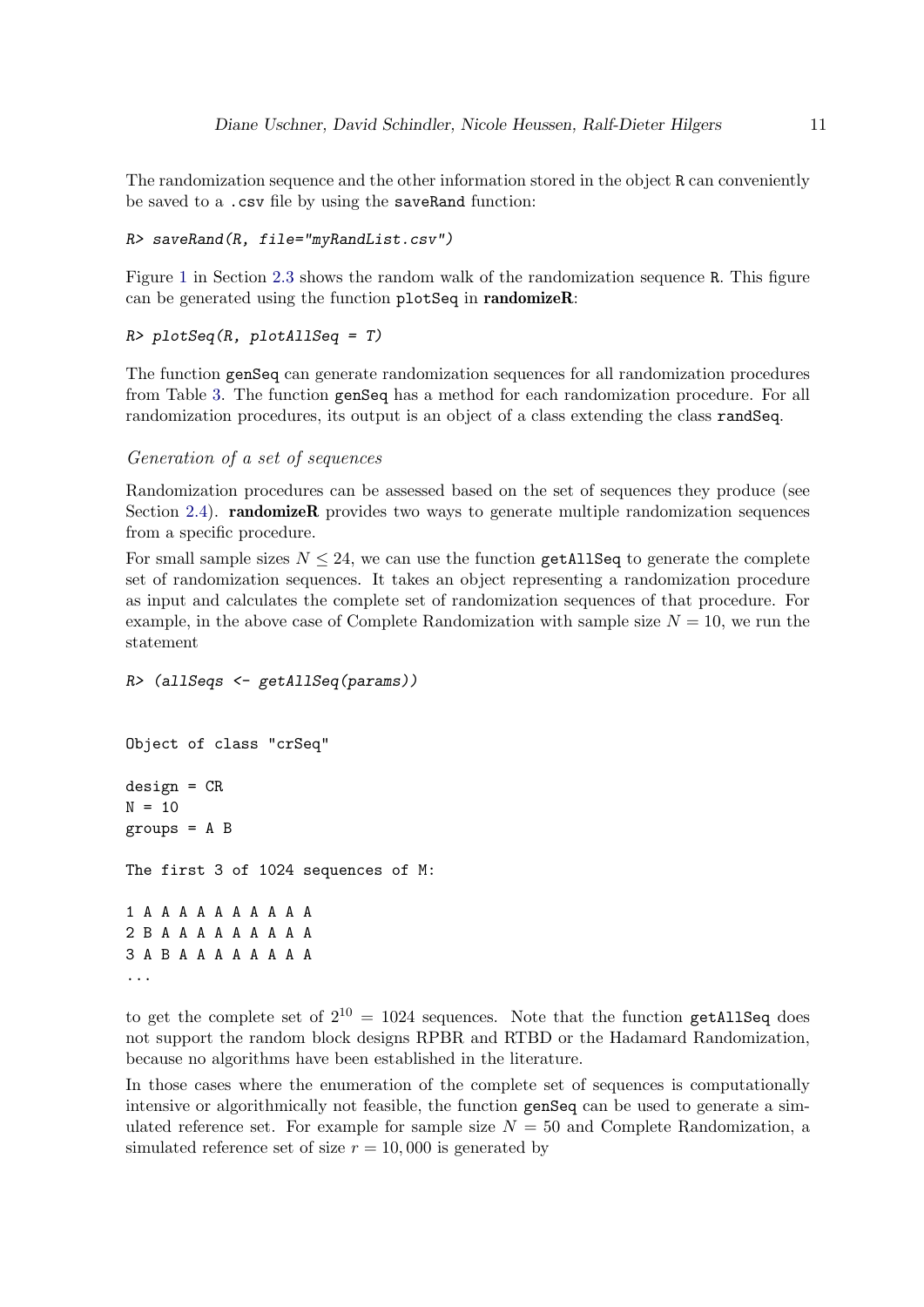```
R > N < - 50R> params \leq crPar(N)
R (randomSeqs <- genSeq(params, r = 10000))
Object of class "rCrSeq"
design = CRseed = 727679323
N = 50groups = A B
The first 3 of 10000 sequences of M:
1 A B A A A B B B A B ...
2 A A A A A A A A A A ...
3 A A A B A B B B B B ...
...
```
The parameter seed can be passed to genSeq to ensure the reproducibility of the results.

As genSeq samples randomization sequences with replacement and with the true probability of occurrence of the randomization procedure represented by params, the result may contain duplicates. More probable sequences will occur more frequently.

randomizeR provides the function getProb for the computation of the true probability of occurrence randomization of sequences. getProb takes any object that inherits from randSeq:

```
R> p <- getProb(allSeqs)
R> head(data.frame(Sequences = myPaste(getRandList(allSeqs)),
+ Probability = round(p, 6)))
  Sequences Probability
1 AAAAAAAAAA 0.000977
2 BAAAAAAAAA 0.000977
3 ABAAAAAAAA 0.000977
4 BBAAAAAAAA 0.000977
5 AABAAAAAAA 0.000977
6 BABAAAAAAA 0.000977
```
If applied to an object resulting from getAllSeq, the resulting probabilities will always sum up to one. In contrary, if applied to genSeq, the sum of the probabilities will not equal one, because typically, the set of sampled sequences is only a subset of the complete set of sequences. Note therefore that, in a simulation, the sampled frequency of a randomization sequence is used instead of its true probability of occurrence. Due to the nature of the sampling algorithms, the sampled frequencies converge to the true probabilities if the sample is large enough.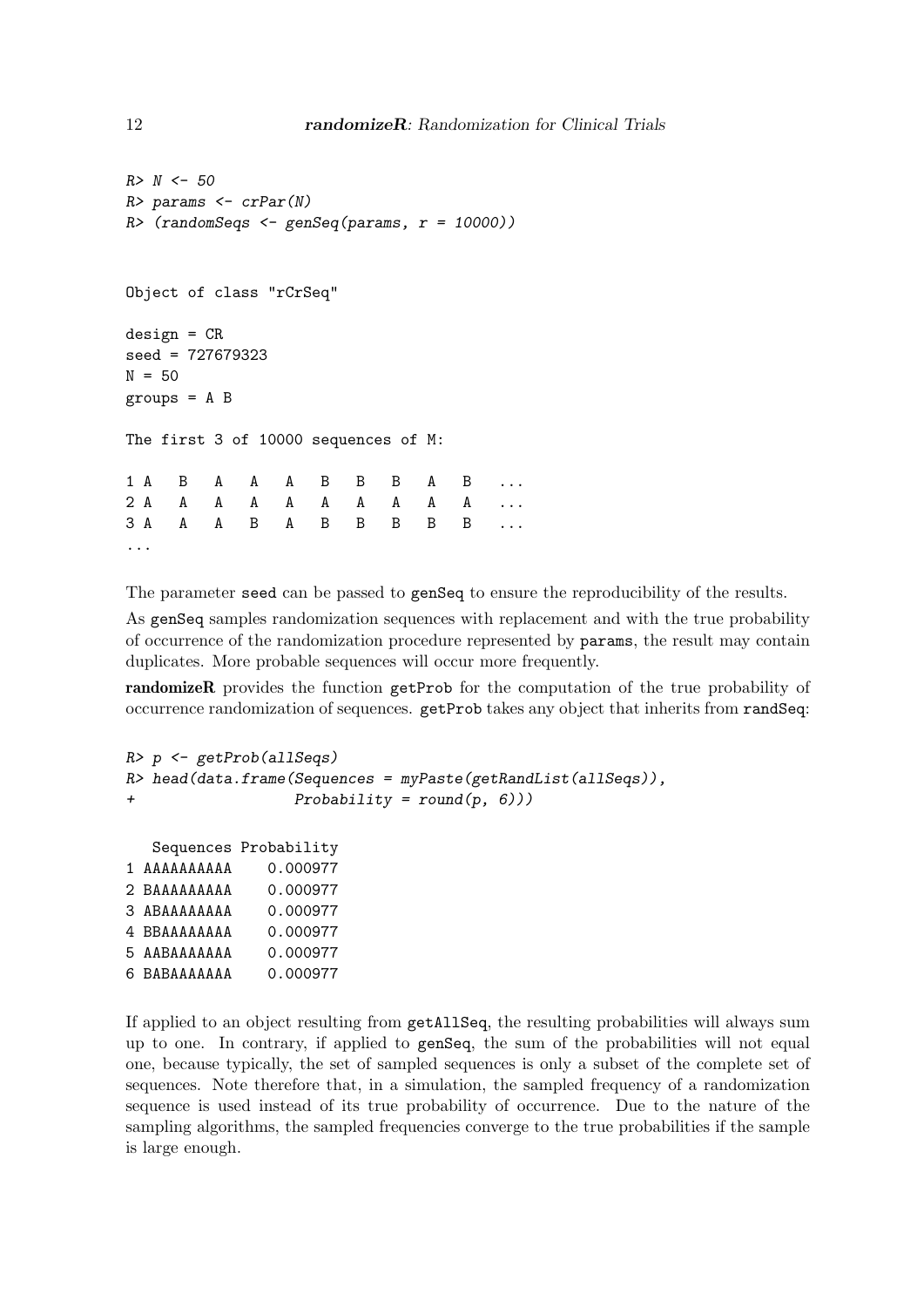## <span id="page-12-1"></span>3.3. Assessing randomization procedures

Most of the assessment criteria in Section [2.2](#page-2-4) depend on the assumption of normally distributed responses according to [\(1\)](#page-1-1). Assume that both treatments have equal expectation  $\mu_A = \mu_B = 0$  and variances  $\sigma_A = \sigma_B = 1$ . Then we can use the function normEndp representing the normal endpoint to pass these assumptions to randomizeR by setting

```
R > muA <- muB <- 0
R> sigmaA <- sigmaB <- 1
R> normalEndpoint <- normEndp(mu = c(muA, muB), sigma = c(sigmaA, sigmaB))
```
The class endpoint provides flexibility for the extension to other endpoints. Currently, only normal endpoints are available.

randomizeR implements the criteria for the evaluation of randomization procedures as subclasses of the class issue. For example, an object representing the exact rejection probability in the presence of chronological bias due to linear time trend that has a strength of  $\vartheta = 1$ , is generated by

```
R \geq (cb \leq chromBias(type = "linT", theta = 1, method = "exact"))
```

```
Object of class "chronBias"
```
TYPE = linT THETA = 1 METHOD = exact  $ALPHA = 0.05$ 

The parameter method indicates whether the exact distribution of the type-I-error rate should be calculated or whether the test decision should be simulated by generating responses that are influenced by the trend (method = "sim"). The function chronBias is a constructor function for objects of the class chronBias. The object cb contains all the information about the bias. Table [4](#page-13-0) summarizes the constructor functions for all the criteria of assessment presented in Section [2.2.](#page-2-4) In **randomizeR** an overview over the implemented assessment criteria is shown by ?issues.

#### <span id="page-12-0"></span>Assessment of a randomization procedure

The **randomizeR** package includes the function **assess** to evaluate the behavior of a randomization procedure with respect to one or more of the criteria from Section [2.2.](#page-2-4)

For example, if we want to evaluate the behavior of the Big Stick Design with sample size  $N = 12$  and imbalance tolerance  $mti = 2$  with respect to chronological bias, selection bias, and power loss given a difference in group means  $d = 1.796$ , we may call:

```
R > N < - 12R>mti < -2R> bsdSeq <- getAllSeq(bsdPar(N, mti))
```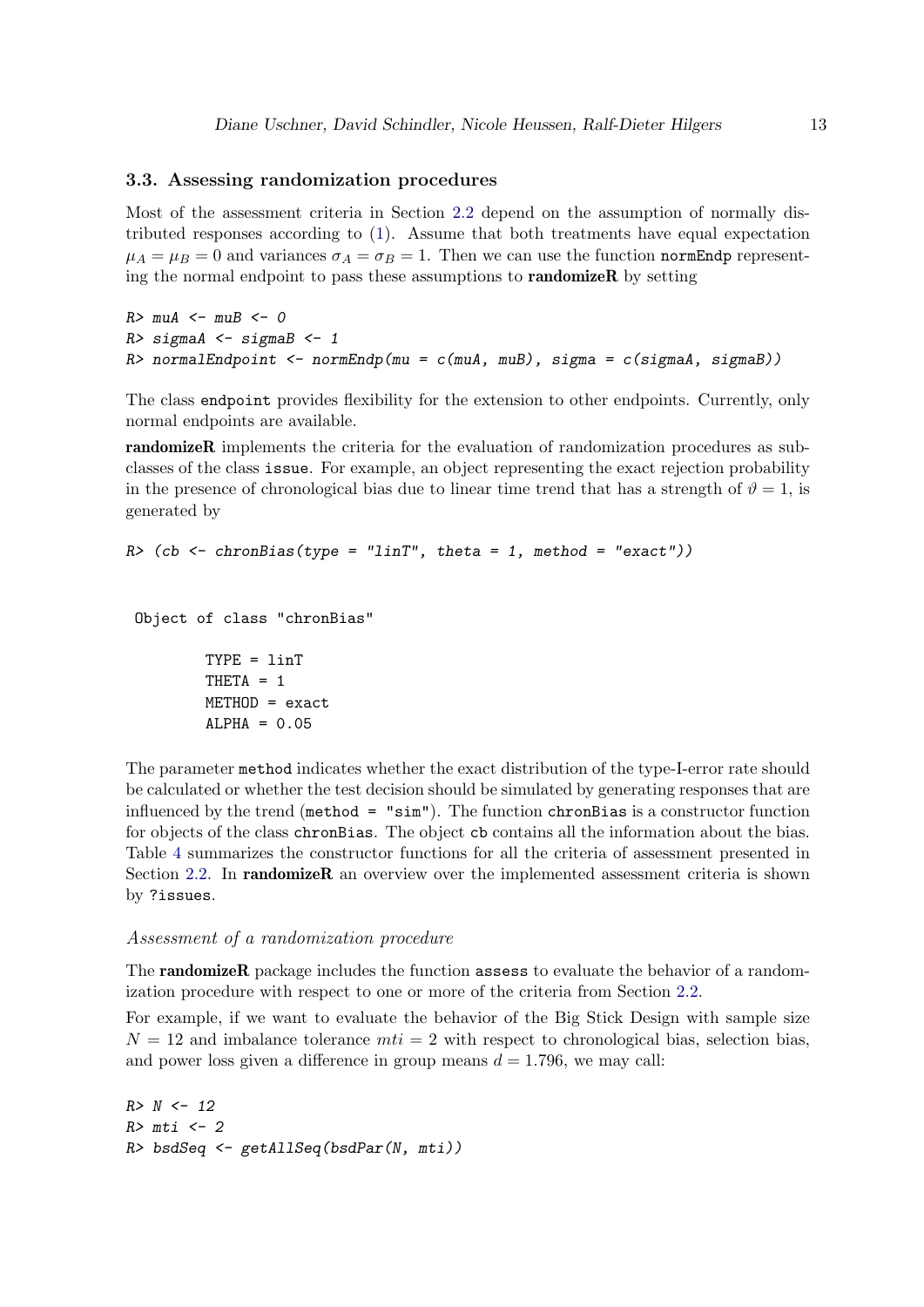<span id="page-13-0"></span>

| Criterion                   | Constructor Function            | Parameters                                                                |
|-----------------------------|---------------------------------|---------------------------------------------------------------------------|
| Chronological Bias          | chronBias(type, theta, method)  | type of trend<br>theta strength of trend<br>method of assessment          |
| Selection Bias              | selBias(type, eta, method)      | type of guessing strategy<br>eta selection effect<br>method of assessment |
| Correct Guesses             | corGuess(type)                  | type of guessing strategy                                                 |
| Imbalance                   | imbal(type)                     | type of imbalance                                                         |
| Combined Bias               | combineBias(selBias, chronBias) | selBias object<br>chronBias object                                        |
| Power loss due to imbalance | setPower(d, method)             | d detectable effect<br>method of assessment                               |

Table 4: Criteria for the assessment.

```
R>R > d < -1.796R> sb <- selBias("CS", eta = d/4, method = "exact")
R> cb <- chronBias("linT", theta = 1/N, method = "exact")
R pw \leq setPower(d, method = "exact")
```
The function assess yields the true rejection probability for each criterion and each randomization sequence.

R> (A <-assess(bsdSeq, sb, cb, pw, endp = normalEndpoint))

Assessment of a randomization procedure

```
design = BSD(2)N = 12K = 2groups = A B
```

```
The first 3 rows of 972 rows of D:
```

|   |             |       |       | Sequence Probability P(rej)(CS) P(rej)(linT) power(exact) |       |
|---|-------------|-------|-------|-----------------------------------------------------------|-------|
|   | 1 BBABABABA | 0.004 | 0.045 | 0.05                                                      | 0.789 |
|   | 2 BABBABABA | 0.002 | 0.042 | 0.05                                                      | 0.789 |
|   | 3 ABBBABABA | 0.002 | 0.039 | 0.05                                                      | 0.789 |
| . |             |       |       |                                                           |       |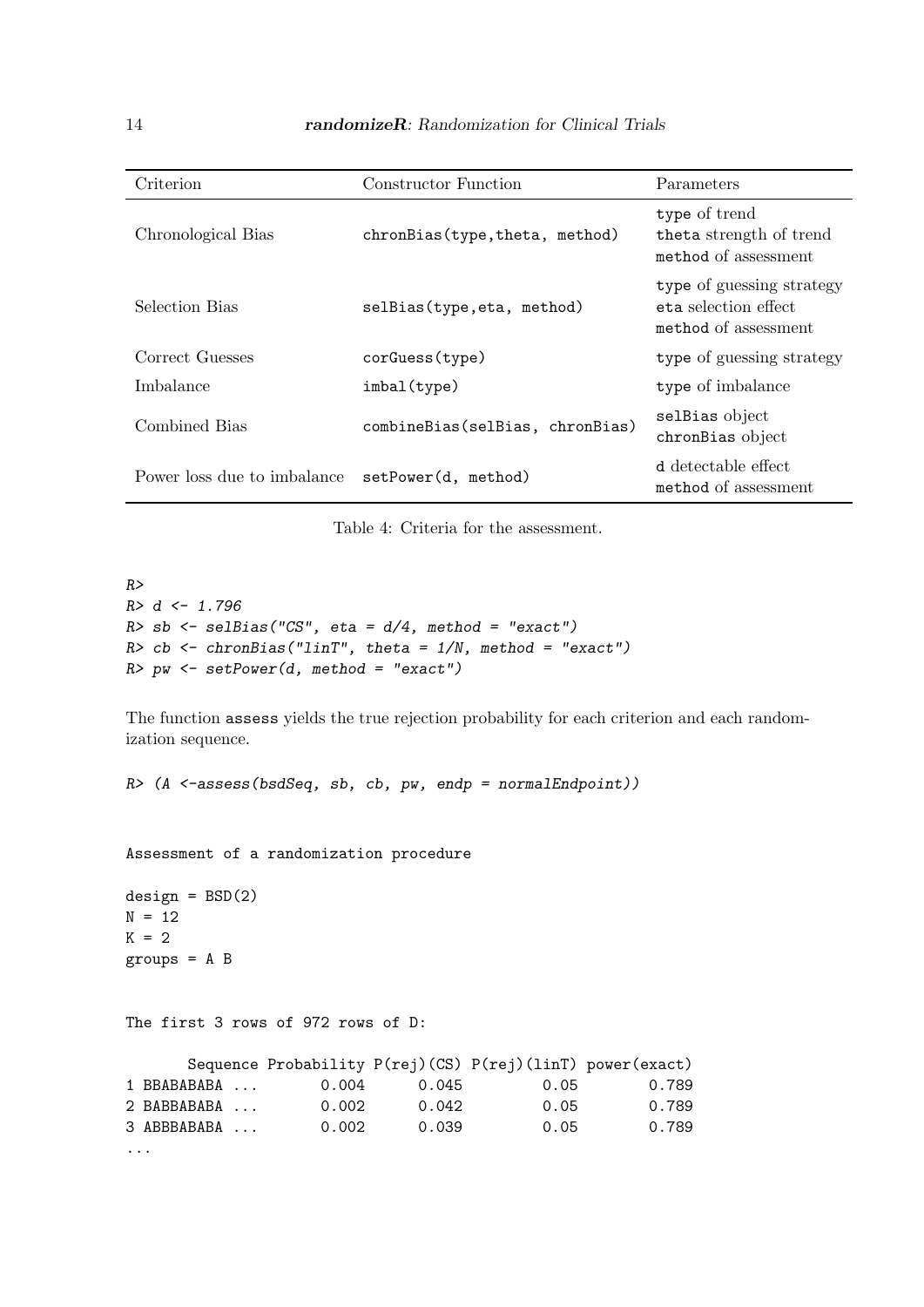In the case of the Big Stick Design with sample size  $N = 12$  and maximum tolerated imbalance  $mti = 2$ , there are 972 possible sequences. The first column of the assessment corresponds to the randomization sequence and the second to its probability of occurrence of the sequence. The following columns correspond to the criteria sb, cb and pw passed to assess. The notation  $P(\text{rej})$  (type) refers to the probability of rejection in the presence of the given type of bias. The column power(exact) gives the exact power of each randomization sequence. Any number of assessment criteria can be passed to assess. For the criteria imbal and corGuess the endpoint endp is not relevant and can be omitted.

The summary of the assessment shows the important characteristics of the distribution of the allocation sequences such as mean, standard deviation, minimum, maximum and the quantiles for each criterion:

## $R$ > summarv $(A)$

| 0.056 | 0.05 | 0.795                                |
|-------|------|--------------------------------------|
| 0.013 | 0.00 | 0.006                                |
| 0.109 | 0.05 | 0.800                                |
| 0.034 | 0.05 | 0.789                                |
| 0.037 | 0.05 | 0.789                                |
| 0.048 | 0.05 | 0.789                                |
| 0.054 | 0.05 | 0.789                                |
| 0.062 | 0.05 | 0.800                                |
| 0.079 | 0.05 | 0.800                                |
|       |      | P(rej)(CS) P(rej)(linT) power(exact) |

For example, the five percent quantile x05 of the probability of rejection in the presence of a linear time trend linT is 0.042. Note that, until now, only the mean value of each criterion has been studied in the literature.

## Comparison of randomization procedures

randomizeR provides the function compare for the comparison of several randomization procedures with respect to one of the criteria from Section [2.2.](#page-2-4) For example, assume we are in the same setting as above  $(N = 12)$  and want to compare the Big Stick Design, the Maximal Procedure with  $mti = 2$  and the Permuted Block Randomization with block size four with respect to their susceptibility to selection bias. We can partly recycle the previous code and set the parameters for the other randomization procedures we want to compare:

```
R> mpSeq <- getAllSeq(mpPar(N, mti))
R> bc \leq rep(4, N/4)
R> pbrSeq <- getAllSeq(pbrPar(bc))
```
Then the following code compares the aforementioned procedures with respect to selection bias:

R> (C <- compare(sb, bsdSeq, mpSeq, pbrSeq, endp = normalEndpoint))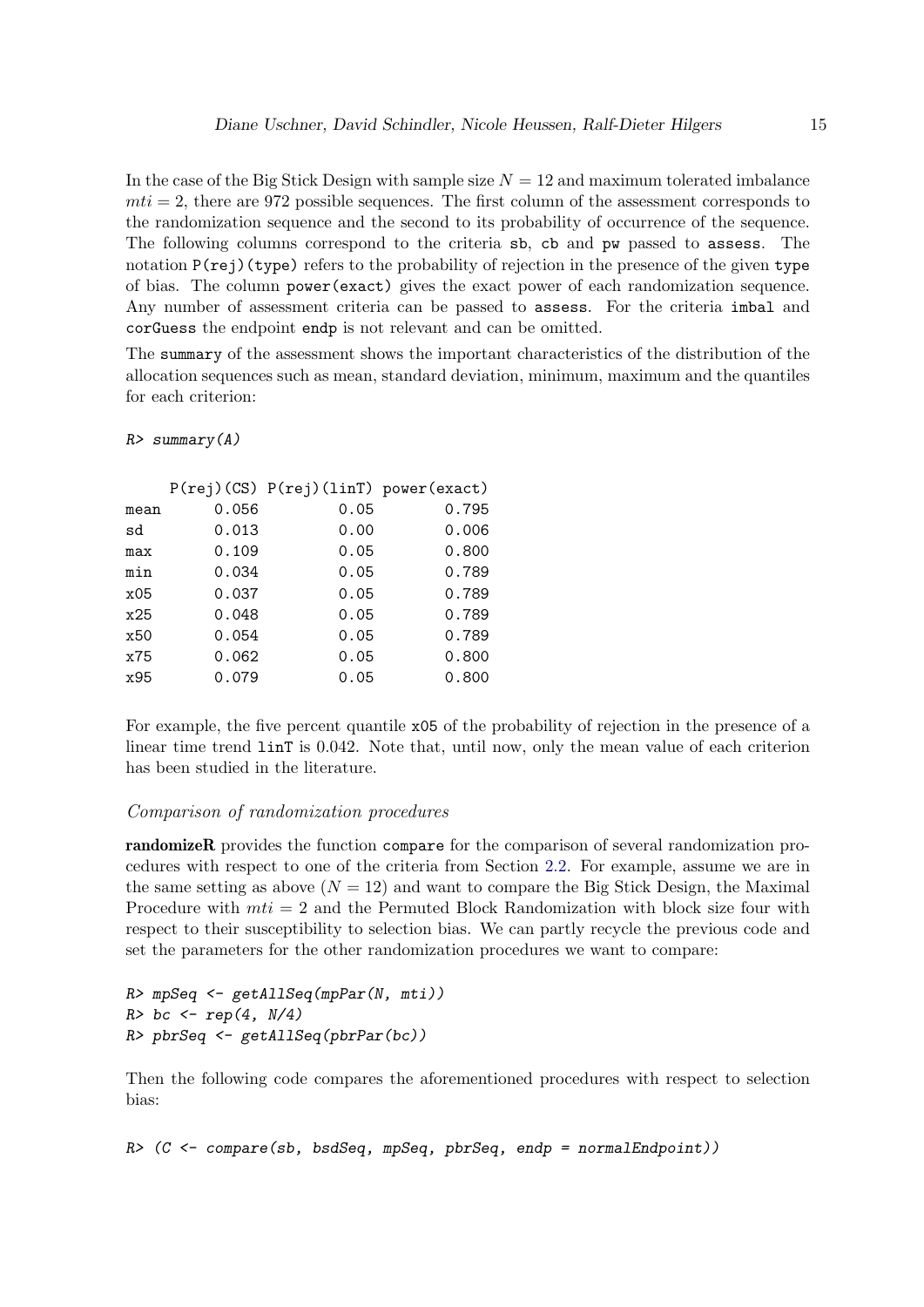<span id="page-15-0"></span>

Figure 2: Comparative visualization of the distribution of the type-I-error probability under the influence of unobserved selection bias for  $BSD(2)$ ,  $MP(2)$  and  $PBR(4)$ .

```
Comparison for P(rej)(CS)
```

|      | BSD.2. MP.2. PBR.4. |                 |       |
|------|---------------------|-----------------|-------|
| mean |                     | 0.056 0.072     | 0.082 |
| sd   |                     | 0.013 0.015     | 0.015 |
| max  |                     | $0.109$ $0.109$ | 0.109 |
| min  |                     | $0.034$ $0.040$ | 0.050 |
| x05  |                     | 0.037 0.050     | 0.061 |
| x25  | 0.048 0.061         |                 | 0.072 |
| x50  |                     | 0.054 0.072     | 0.079 |
| x75  |                     | 0.062 0.079     | 0.099 |
| x95  |                     | 0.079 0.100     | 0.103 |
|      |                     |                 |       |

The distribution of a criterion for a particular randomization procedure can be visualized and compared between different randomization procedures via boxplot (Figure [2b\)](#page-15-0) or violin plot (Figure [2a\)](#page-15-0):

 $R$ >  $plot(C)$  $R$ >  $plot(C, y = "boxplot")$ 

For the generation of boxplot and violin plot, we used the functions geom\_boxplot and geom\_violin of the R package ggplot2 proposed by [Wickham](#page-18-7) [\(2009\)](#page-18-7).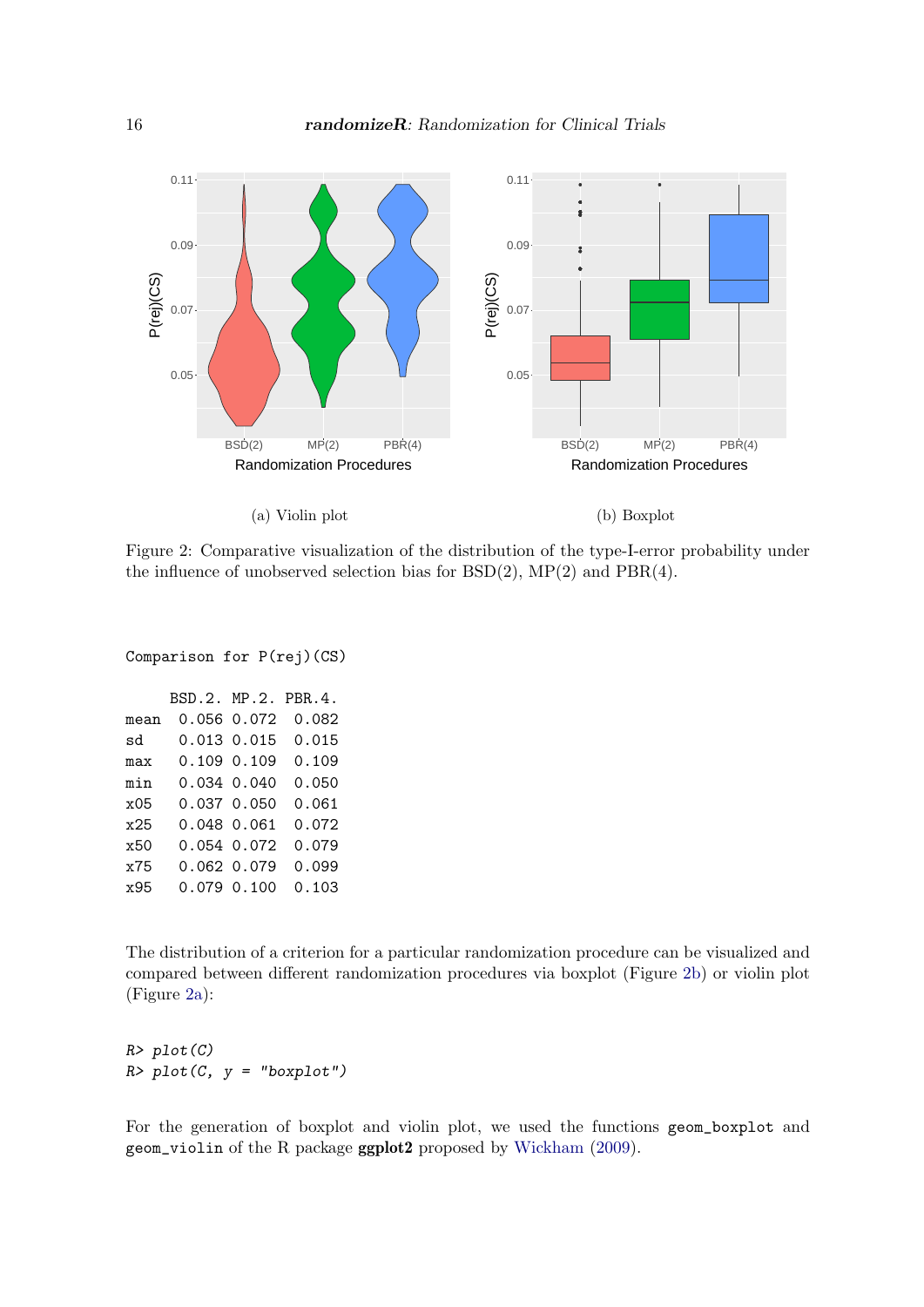# 4. Summary and further research

randomizeR is an R package that facilitates the generation of randomization lists for a large number of randomization procedures and makes the assessment of randomization procedures with respect to various criteria possible. The package currently implements 15 randomization procedures and six criteria for the assessment of the procedures. It assists researchers at the design stage of a clinical trial by letting the choice of a randomization procedure and the implementation of the design go hand in hand.

We are working towards extending **randomizeR** in various directions. The object oriented approach makes it easy to add new randomization procedures and assessment criteria. A unified assessment criterion may be included to uniformly judge the suitability of a randomization procedure based on various criteria. The models may be extended to other endpoints such as time-to-event data, or to more than two treatment groups. Finally, randomization tests may be implemented to enable randomization based inference independent of parametric assumptions.

# Acknowledgment

This research has received funding within the IDeAl FP7 project from the European Union's Seventh Framework Programme for research, technological development and demonstration under Grant Agreement no 602552.

# References

- <span id="page-16-3"></span>Antognini AB, Giovagnoli A (2004). "A new 'biased coin design' for the sequential allocation of two treatments." Journal of the Royal Statistical Society: Series C (Applied Statistics), 53(4), 651–664. ISSN 1467-9876. URL [http://dx.doi.org/10.1111/j.1467-9876.2004.](http://dx.doi.org/10.1111/j.1467-9876.2004.00436.x) [00436.x](http://dx.doi.org/10.1111/j.1467-9876.2004.00436.x).
- <span id="page-16-4"></span>Antognini AB, Zagoraiou M (2014). "Balance and randomness in sequential clinical trials: the dominant biased coin design." Pharmaceutical Statistics, 13(2), 119–127. ISSN 1539-1612. URL <http://dx.doi.org/10.1002/pst.1607>.
- <span id="page-16-0"></span>Armitage P (1982). "The role of randomization in clinical trials." Statistics in Medicine,  $\mathbf{1}(4)$ , 345–352. ISSN 1097-0258. URL <http://dx.doi.org/10.1002/sim.4780010412>.
- <span id="page-16-2"></span>Atkinson AC (2014). "Selecting a Biased-Coin Design." Statist. Sci., 29(1), 144–163. URL <http://dx.doi.org/10.1214/13-STS449>.
- <span id="page-16-5"></span>Bailey RA, Nelson P (2003). "Hadamard Randomization: a valid restriction of random permuted blocks." Biometrical Journal, 45, 554–560.
- <span id="page-16-1"></span>Berger VW, Bejleri K, Agnor R (2015). "Comparing MTI randomization procedures to blocked randomization." Statistics in Medicine, pp. n/a–n/a. ISSN 1097-0258. URL [http://dx.](http://dx.doi.org/10.1002/sim.6637) [doi.org/10.1002/sim.6637](http://dx.doi.org/10.1002/sim.6637).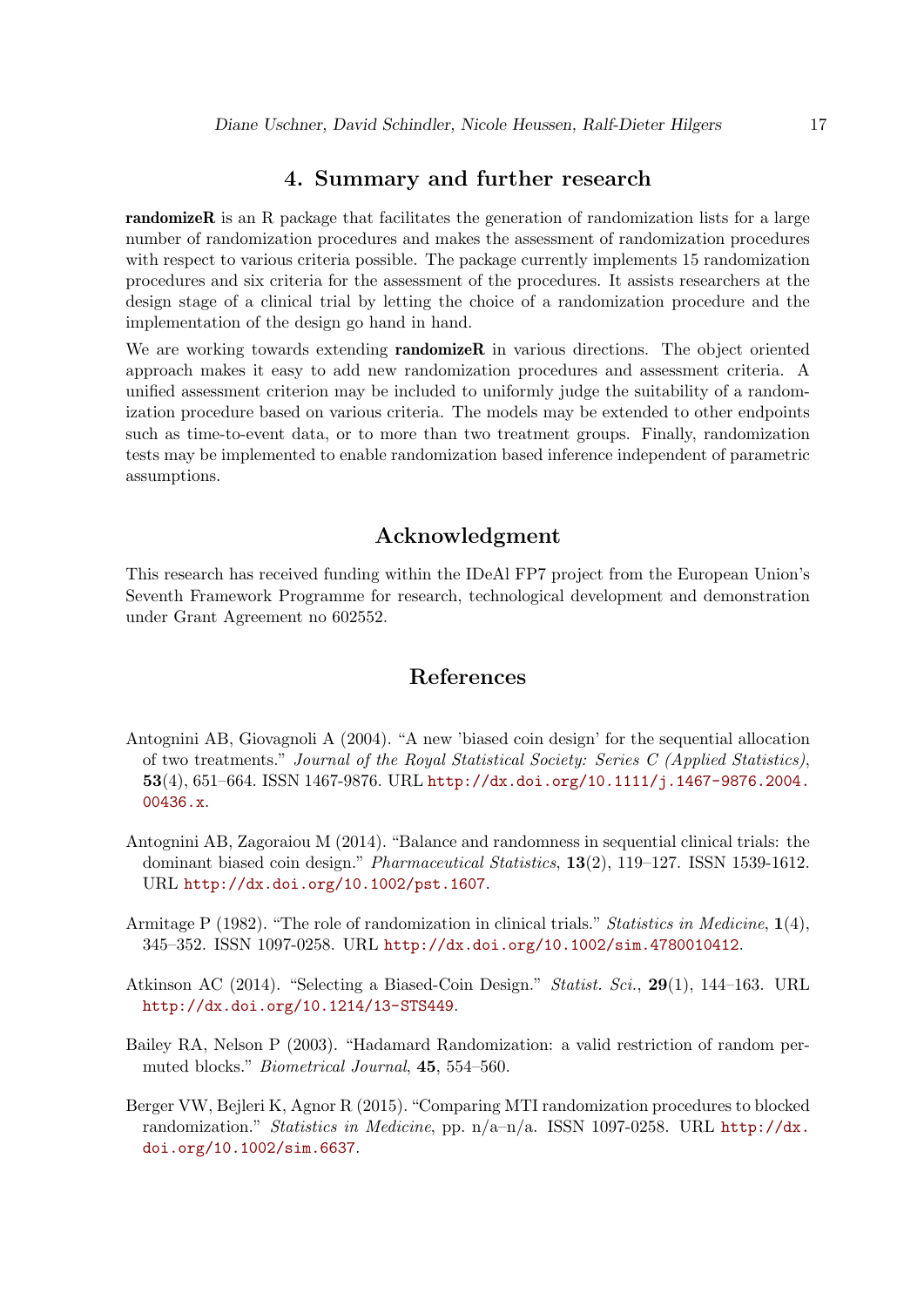- <span id="page-17-11"></span>Berger VW, Ivanova A, Knoll DM (2003). "Minimizing predictability while retaining balance through the use of less restrictive randomization procedures." Statistics in Medicine,  $22(19)$ , 3017–3028. ISSN 1097-0258. URL <http://dx.doi.org/10.1002/sim.1538>.
- <span id="page-17-7"></span>Blackwell D, Hodges J (1957). "Design for the control of selection bias." Annals of Mathematical Statistics, 25, 449–460.
- <span id="page-17-0"></span>Chalmers I (1999). "Why transition from alternation to randomisation in clinical trials was made." BMJ, 319(7221), 1372. ISSN 0959-8138. URL [http://www.bmj.com/content/](http://www.bmj.com/content/319/7221/1372) [319/7221/1372](http://www.bmj.com/content/319/7221/1372).
- <span id="page-17-12"></span>Chen YP (1999). "Biased coin design with imbalance tolerance." Communications in Statistics. Stochastic Models, 15(5), 953–975. URL [http://dx.doi.org/10.1080/](http://dx.doi.org/10.1080/15326349908807570) [15326349908807570](http://dx.doi.org/10.1080/15326349908807570).
- <span id="page-17-5"></span>Efron B (1971). "Forcing a sequential experiment to be balanced." Biometrika, 58(3), 403–417. URL <http://biomet.oxfordjournals.org/content/58/3/403.abstract>.
- <span id="page-17-10"></span>Heussen N (2004). Der Einfluss der Randomisierung in Blöcken zufälliger Länge auf die Auswertung klinischer Studien mittels Randomisationstest. Ph.D. thesis, RWTH Aachen University.
- <span id="page-17-1"></span>ICH E9 (1998). "Statistical principles for clinical trials." Current version dated 5 Februrary 1998. Last access in September 2014. Available from: <http://www.ich.org>.
- <span id="page-17-3"></span>Kennes LN, Hilgers RD, Heussen N (2012). "Choice of the Reference Set in a Randomization Test Based on Linear Ranks in the Presence of Missing Values." Communications in Statistics - Simulation and Computation, 41, 1051–1061.
- <span id="page-17-9"></span>Lachin JM (1988). "Statistical Properties of Randomization in Clinical Trials." Elsevier Sdence Publishing Co., Inc.
- <span id="page-17-13"></span>Langer S (2014). The modified distribution of the t-test statistic under the influence of selection bias based on random allocation rule. Master's thesis, RWTH Aachen.
- <span id="page-17-4"></span>Matts JP, McHugh RB (1978). "Analysis of accrual randomized clinical trials with balanced groups in strata." Journal of Chronic Diseases,  $31(12)$ ,  $725 - 740$ . ISSN 0021-9681. URL <http://www.sciencedirect.com/science/article/pii/0021968178900577>.
- <span id="page-17-8"></span>Proschan M (1994). "Influence of selection bias on type 1 error rate under random permuted block designs." Statistica Sinica, 4, 219–231.
- <span id="page-17-14"></span>R Core Team (2016). R: A Language and Environment for Statistical Computing. R Foundation for Statistical Computing, Vienna, Austria. URL <https://www.R-project.org/>.
- <span id="page-17-2"></span>Rosenberger W, Lachin J (2016). Randomization in Clinical Trials: Theory and Practice. Wiley Series in Probability and Statistics. Wiley. ISBN 9781118742242. URL [https:](https://books.google.de/books?id=ZJEvCgAAQBAJ) [//books.google.de/books?id=ZJEvCgAAQBAJ](https://books.google.de/books?id=ZJEvCgAAQBAJ).
- <span id="page-17-6"></span>Rosenkranz GK (2011). "The Impact of Randomization on the Analysis of Clinical Trials." Statistics in Medicine, 30, 3475–3487.